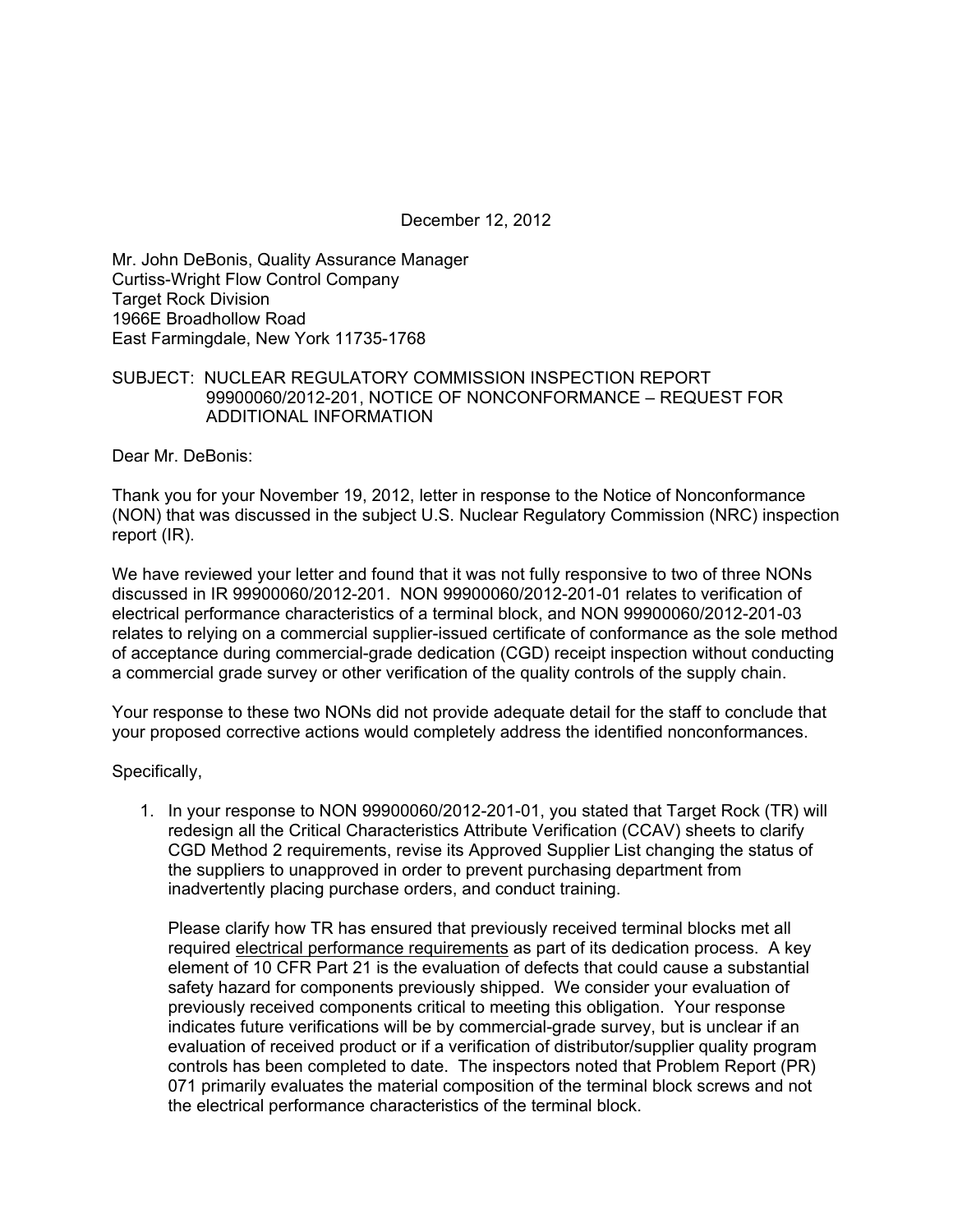J. DeBonis - 2 -

Additionally, please clarify if TR has or will revise its quality assurance or dedication program/procedures to ensure any process changes are incorporated. Your response indicated that only the CCAV form was updated.

2. In your response to NON 99900060/2012-201-03, you stated that an extent of condition review was initiated for Terminal Block TR P/N 205674-2 which generated PR 071. Additionally, for pressure switch TR P/N 200372-1, your immediate actions included verification of all critical characteristics on all pressure switches in TR stock, and initiation of PR 073 for evaluation of affect on product.

Please clarify how TR has assured that the required supply chain (distributor and supplier) quality controls adequately control applicable critical characteristics during the manufacturing process for all components. This ensures the validity of a commercial supplier-issued certificate of conformance and provides reasonable assurance that the item received conforms to TR's procurement requirements. Your response indicates future verifications for the terminal board and pressure switch will be by commercial-grade survey, but it is not clear if an evaluation of appropriate control for all received product in this category was conducted. The inspectors noted that PR 073 primarily evaluated TR testing of pressure switches in-stock, but provided few details of how supplier quality controls met each CGD Method 2 verification. For example, pressure switch critical characteristic III.3, "Hydrostatic Test," is listed as a supplier survey item, but PR 073 is unclear if the three mentioned supplier tests, which were controlled under an unsurveyed AS9100 and ISO9001 program, meet TR dedication requirements.

Additionally for the pressure switch TR P/N 200372-1, please clarify if the supplier has modified any materials of construction or the switch design since the switch was qualified in 1975. The inspectors noted PR 073 stated the assembly and test processes have not changed since 1975, but did not note any information about the materials of construction or design.

Please provide a written response to the U.S. Nuclear Regulatory Commission, ATTN: Document Control Desk, Washington, DC 20555-0001, with a copy to the Chief, Electrical Vendor Branch, Division of Construction Inspection and Operational Programs, Office of New Reactors, within 30 days of the date of this letter. This reply should be clearly marked as a "Reply to NRC Inspection Report 99900060/2012-201, Notice of Nonconformance – Request for Additional Information."

In accordance with Title 10 of the *Code of Federal Regulation* (10 CFR) 2.390 "Public Inspections, Exemptions, Requests for Withholding," of the NRC's "Rules of Practice, "a copy of this letter, its enclosure(s), and your response will be made available electronically for public inspection in the NRC Public Document Room or from the NRC's Agencywide Documents Access and Management System, accessible from the NRC Web site at http://www.nrc.gov/reading-rm/adams.html. To the extent possible, your response should not include any personal privacy, proprietary, or safeguards information so that it can be made available to the Public without redaction. If personal privacy or proprietary information is necessary to provide an acceptable response, then please provide a bracketed copy of your response that identifies the information that should be protected and a redacted copy of your response that deletes such information. If you request that such material is withheld from public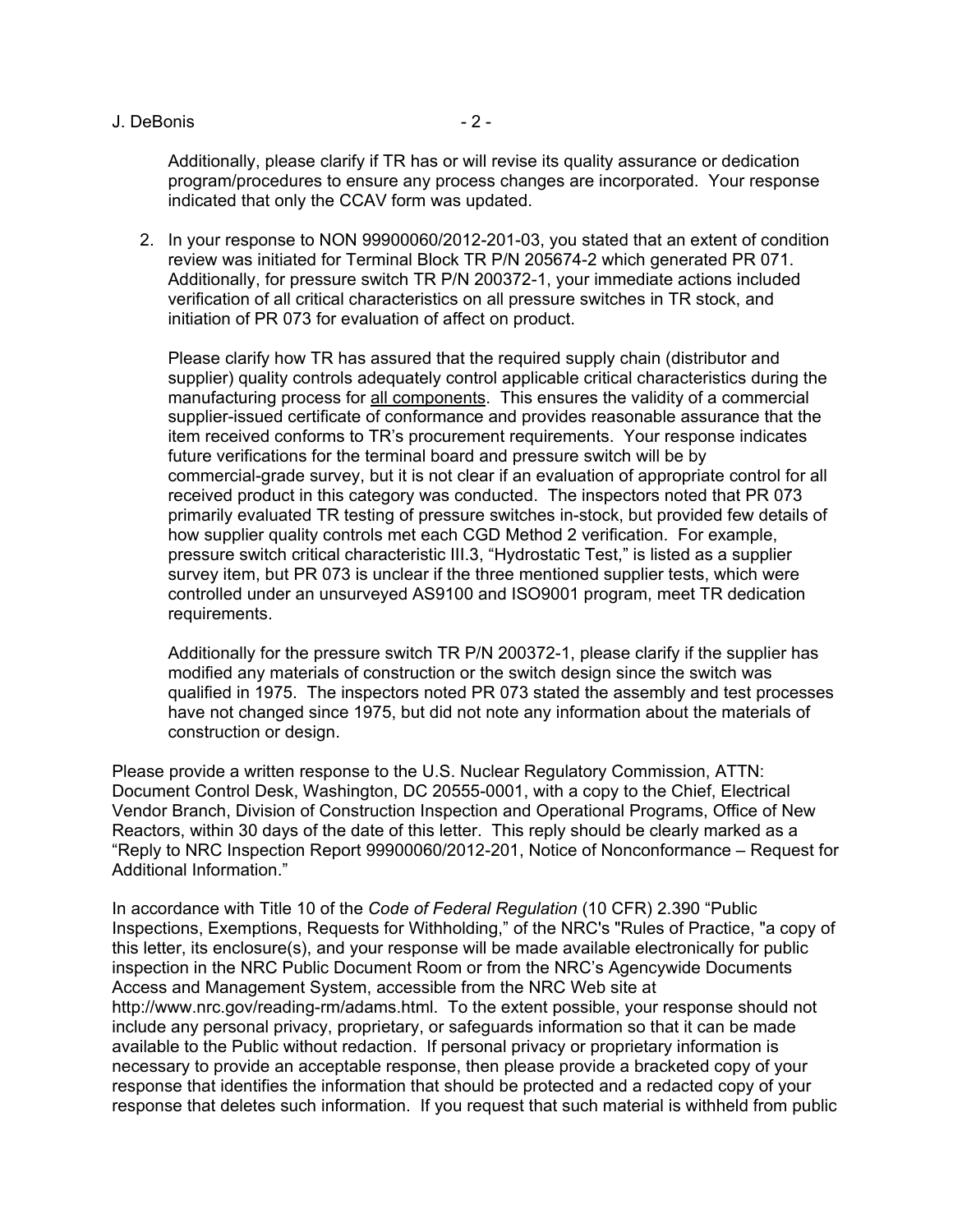J. DeBonis - 3 -

disclosure, you must specifically identify the portions of your response that you seek to have withheld and provide in detail the bases for your claim (e.g., explain why the disclosure of information will create an unwarranted invasion of personal privacy or provide the information required by 10 CFR 2.390(b) to support a request for withholding confidential commercial or financial information). If safeguards information is necessary to provide an acceptable response, please provide the level of protection described in 10 CFR 73.21 "Protection of Safeguards Information: Performance Requirements."

Please contact Mr. George Lipscomb at (301) 415-6838 or via electronic mail at George.Lipscomb@nrc.gov, if you have any questions or need assistance regarding this matter.

Sincerely,

## */RA/*

Richard A. Rasmussen, Chief Electrical Vendor Branch Division of Construction Inspection and Operational Programs Office of New Reactors

Docket No.: 99900060